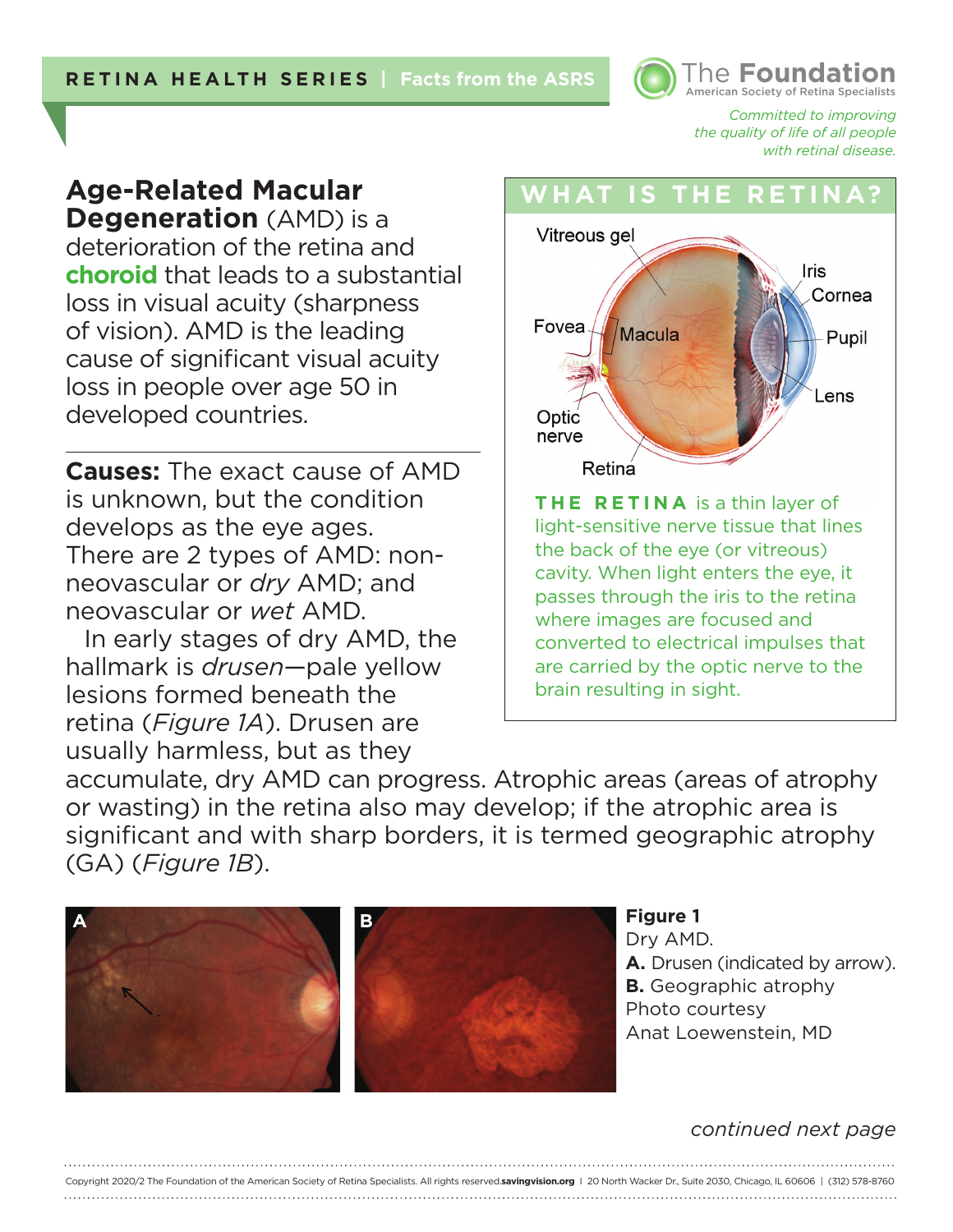GA is the advanced form of dry AMD, which may be associated with loss of central vision.

In wet AMD, there is a sudden or gradual decrease in visual acuity, blind spots in the center of vision, and distortion of straight lines. The hallmark of wet AMD is **choroidal neovascularization** (CNV) (*Figure 2*).

CNV occurs when abnormal blood vessels grow beneath the retina; these can bleed or leak and cause a distortion of the retina's structure. Ultimately, the CNV can turn into a **disciform scar** that replaces the normal architecture of the outer retina and leads to permanent loss of central vision.





# **Risk Factors:**

- Age—the strongest risk factor Family history of AMD
- 

Possible risk factors:

- 
- Lower level of education Sunlight exposure
- 
- 
- Cardiovascular (heart) disease Having a diet low in lutein and
- 
- 
- Caucasian race Cigarette smoking
- Female gender High cholesterol
	-
- Light iris color Low dietary fish intake
- Far-sightedness Higher body mass index (BMI)
- High blood pressure zeaxanthin/antioxidants

*continued next page*

Copyright 2020/2 The Foundation of the American Society of Retina Specialists. All rights reserved.**savingvision.org** I 20 North Wacker Dr., Suite 2030, Chicago, IL 60606 | (312) 578-8760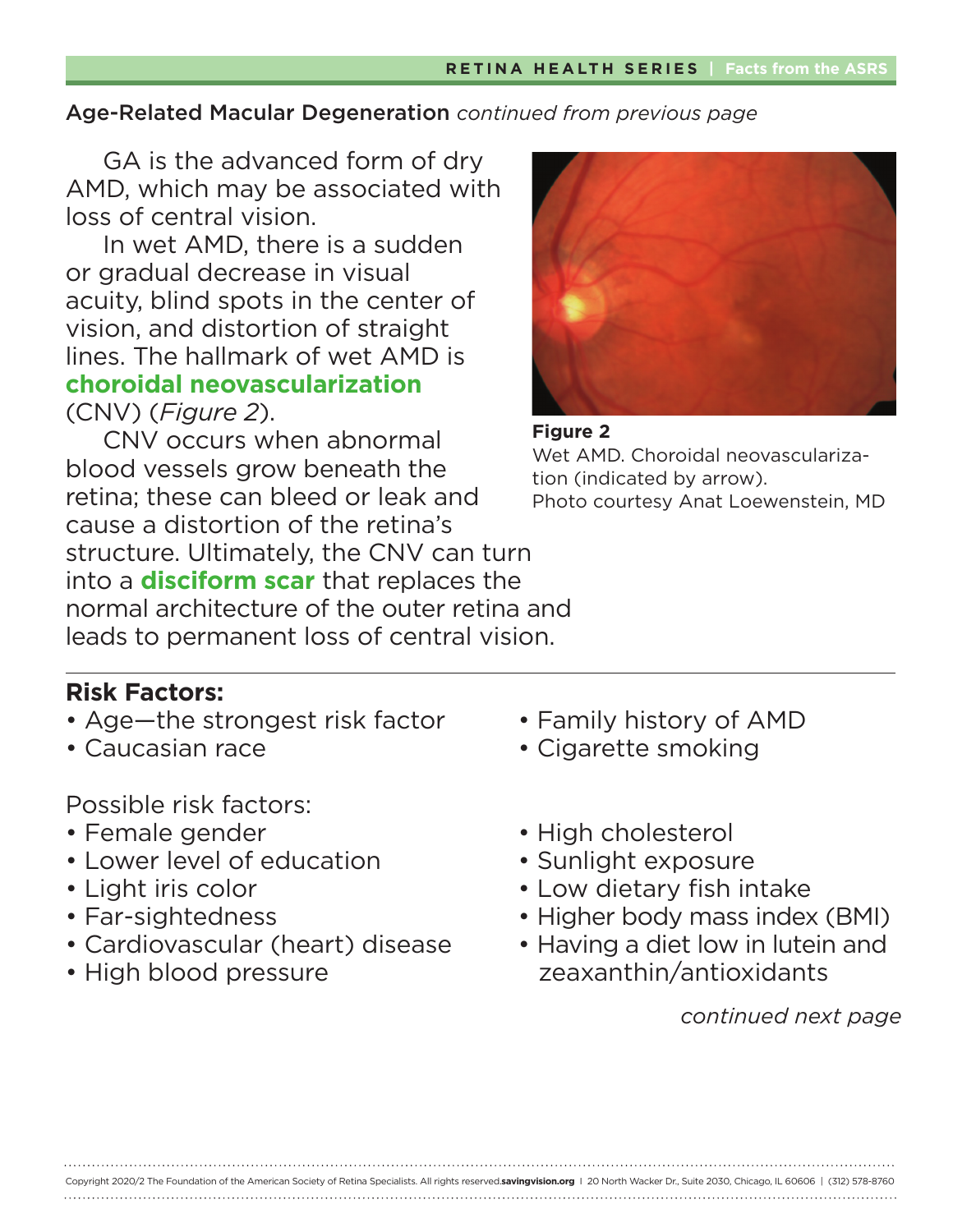**Diagnostic Testing:** Disease features related to AMD may be found in the retina and in the layers beneath it. According to these abnormal findings, AMD is classified as dry or wet.

An AMD diagnosis is made by a clinical examination with a **slit lamp** and by using several types of imaging, including:

- **Fluorescein angiography** (FA)
- **Indocyanine green angiography** (ICGA)
- **Optical coherence tomography** (OCT)
- **Optical coherence tomography angiography** (OCTA)

**Treatment and Prognosis:** Wet-AMD treatment has been revolutionized in recent years after the discovery of *vascular endothelial growth factor* (VEGF), a family of compounds in the body. VEGF regulates the growth of abnormal new blood vessels in the eye—known as *neovascularization* that can lead to wet AMD.

*Anti-VEGF* drugs have been developed to help stop neovascularization and preserve vision for AMD patients. There are currently 4 anti-VEGF drugs:

- Avastin® (bevacizumab)
- Lucentis® (ranibizumab)
- Eylea® (aflibercept)
- Beovu® (brolucizumab)

Wet AMD cannot be cured, but its progression may be blocked with the use of *intravitreal* (in-the-eye) anti-VEGF injections. These

# **SYMPTOMS**

**In early stages, AMD may have no symptoms at all. When the disease progresses, the symptoms are:**

- Distortion (warping) of straight lines
- A decrease in the intensity or brightness of colors

# **As the macular degeneration progresses, AMD symptoms include:**

- A gradual or sudden loss of central vision, or
- Dark, blurry areas in the center of vision

injections may preserve, and even recover, vision. Local anesthetic eye drops are given before the injections to numb the eye and minimize discomfort. *continued next page*

| Copyright 2020/2 The Foundation of the American Society of Retina Specialists. All rights reserved.savingvision.org   20 North Wacker Dr., Suite 2030, Chicago, IL 60606   (312) 578-8760 |  |
|-------------------------------------------------------------------------------------------------------------------------------------------------------------------------------------------|--|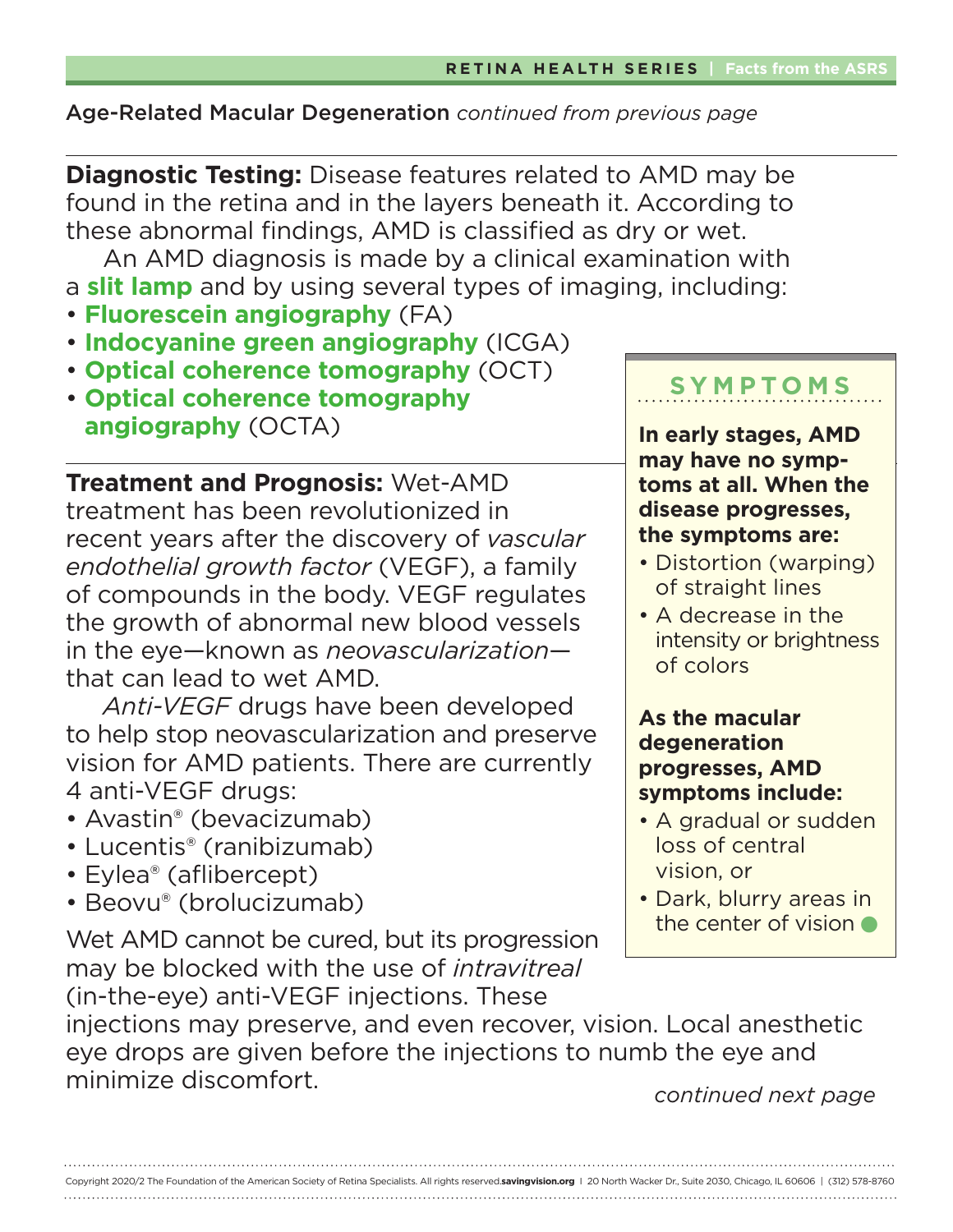There are 3 anti-VEGF treatment regimens commonly used. The best option is chosen in consultation with your retina specialist.

 1. *Pro re nata* (PRN) or "treat and observe"—patients are treated with three initial monthly injections, followed by treatment as needed.

 2. "Treat and extend"—after 3 initial monthly injections, the time between treatments is gradually increased as tolerated. Some eyes will continue to require monthly injections, but others can be treated less often as long as the wet AMD is controlled. 3. Monthly injections.

Before the first anti-VEGF drugs were introduced, wet-AMD patients were treated with **laser photocoagulation** or **photodynamic therapy** (PDT).

Anti-VEGF drugs have greatly improved wet-AMD treatment since 2005; patients today have a much better chance of maintaining their central vision so they can read, drive, recognize faces, and live normal lives.

No current treatment can prevent visual loss for patients with GA (the advanced form of dry AMD). However, the Age-Related Eye Disease Studies (AREDS), conducted by the National Eye Institute, have found that a nutritional supplement formula (AREDS-2 supplement) may delay and prevent intermediate dry AMD from moving to the advanced form.

The AREDS-2 supplement formula, which is widely available over the counter, contains specific doses of vitamins and minerals used in the AREDS-2 Study:

- Vitamin C Lutein
- 
- 
- Vitamin E Zeaxanthin
- Zinc

Although patients with either form of AMD can experience a severe decrease in visual acuity, they will almost never be completely blind.

*continued next page*

Copyright 2020/2 The Foundation of the American Society of Retina Specialists. All rights reserved.**savingvision.org** I 20 North Wacker Dr., Suite 2030, Chicago, IL 60606 | (312) 578-8760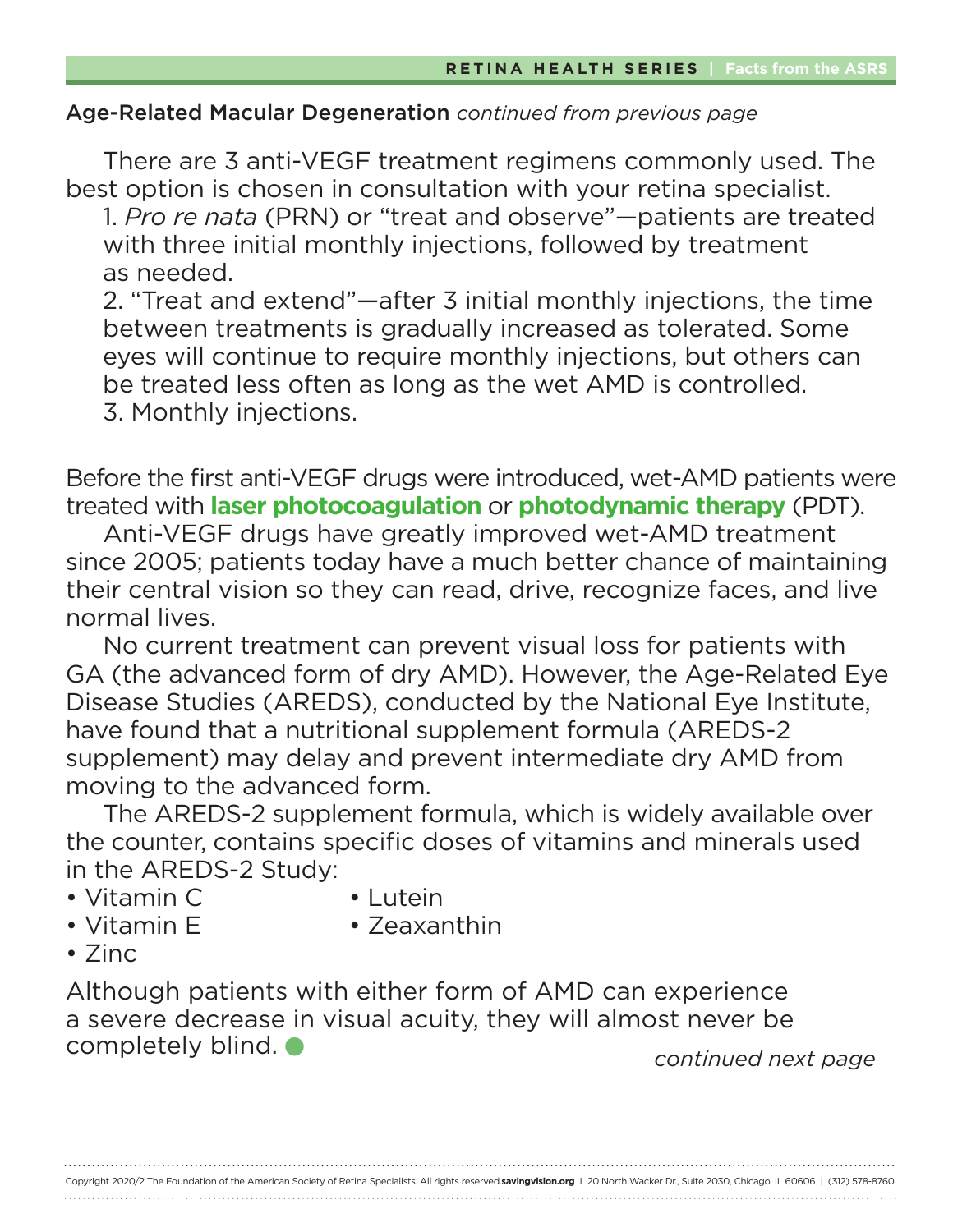# Clinical Terms *(appearing green within fact sheet text)*

**Choroid** (pronounced CORE oid*):* The layer of blood vessels and connective tissue between the retina and the white of the eye, also known as the *sclera*.

**Choroidal Neovascularization (CNV):** Growth of abnormal new blood vessels in the choroid layer of the eye that grow under the retina and macula and disrupt vision.

**Disciform scar:** A scar that develops in the macula area of the retina resulting from leakage and bleeding from abnormal blood vessels (neovascularization) in the eye.

**Fluorescein angiography (FA):** An imaging technique where a yellow dye called *sodium fluorescein* is injected into a vein in the arm, allowing a special camera to record circulation in the retina and *choroid* in the back of the eye. This test can be very useful in diagnosing a number of retinal disorders.

# **Indocyanine green angiography (ICGA):**

A diagnostic procedure that uses a green dye to illuminate blood flow in the choroid, which is a layer of blood vessels located between the white of the eye (sclera) and the retina that supplies nutrients to the inner eye.

**Laser photocoagulation:** A surgical technique that uses a highly targeted laser light to seal blood vessels and coagulate (clot) tissue.

**Optical coherence tomography (OCT):** A noninvasive imaging technique that uses light to create a 3-dimensional image of your eye for physician evaluation.

*continued next page*

Copyright 2020/2 The Foundation of the American Society of Retina Specialists. All rights reserved.**savingvision.org** I 20 North Wacker Dr., Suite 2030, Chicago, IL 60606 | (312) 578-8760